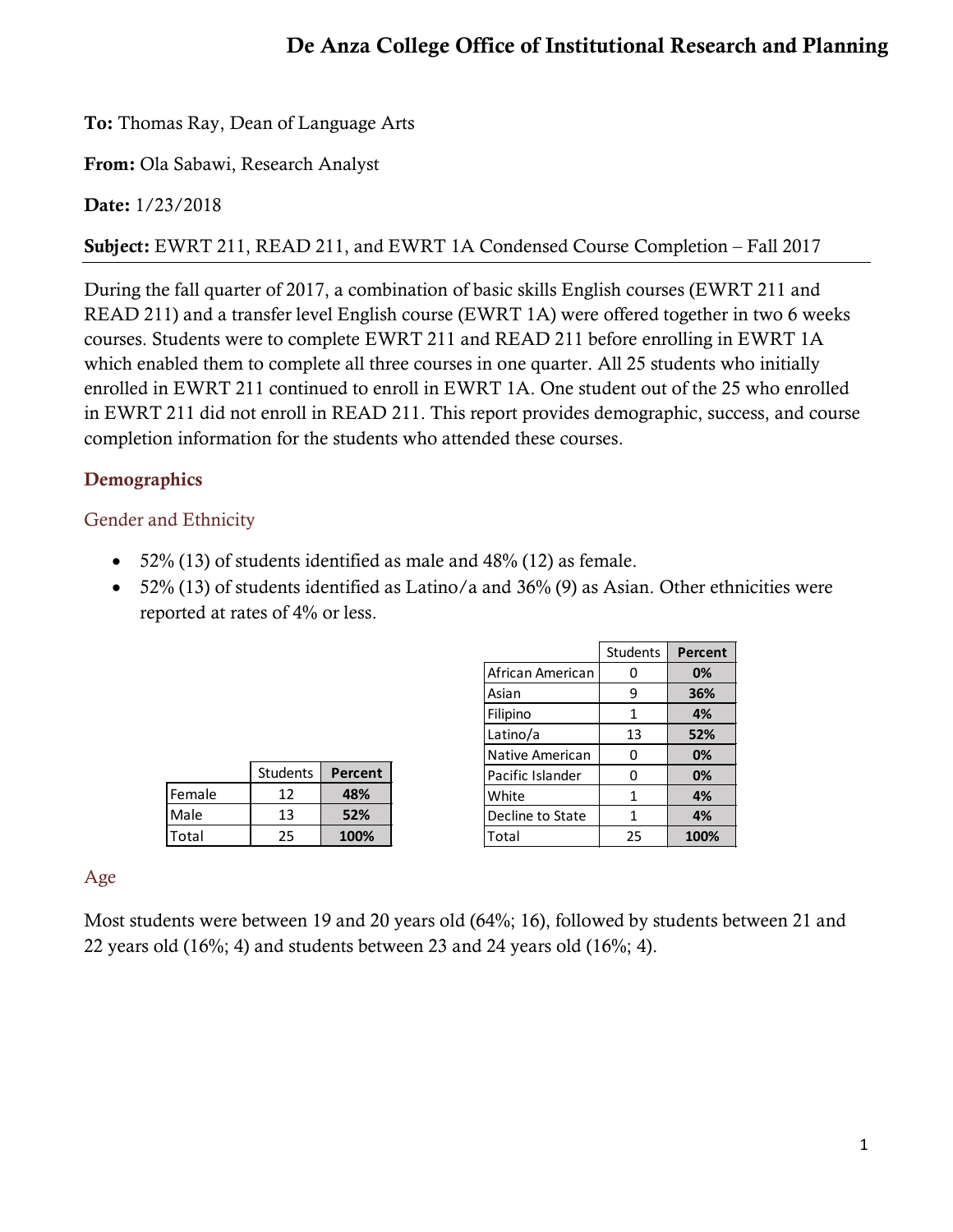|            | <b>Students</b> | <b>Percent</b> |
|------------|-----------------|----------------|
| 18 or less |                 | 4%             |
| $19 - 20$  | 16              | 64%            |
| $21 - 22$  | 4               | 16%            |
| $23 - 24$  | 4               | 16%            |
| 25 or more | ი               | 0%             |
| Total      | 25              | 100%           |

First-time Students

52% (13) of students who enrolled were first-time students, followed by 24% (6) continuing students, and 12% (3) returning and first-time transfer students.

|                                    | Students | Percent |
|------------------------------------|----------|---------|
| FIRST TIME STUDENT                 | 13       | 52%     |
| <b>CONTINUING</b>                  | 6        | 24%     |
| RETURNING                          | 3        | 12%     |
| <b>FIRST-TIME TRANSFER STUDENT</b> | ર        | 12%     |
| Total                              | 25       | 100%    |

#### First Generation Students

56% (14) were first generation students, 40% (10) were non first generation, and 4% (1) was unknown.

|                            | Students | Percent |
|----------------------------|----------|---------|
| l First Generation Student | 14       | 56%     |
| Non First Generation       | 10       | 40%     |
| Unknown                    |          | 4%      |
| otal.                      | 25       | 100%    |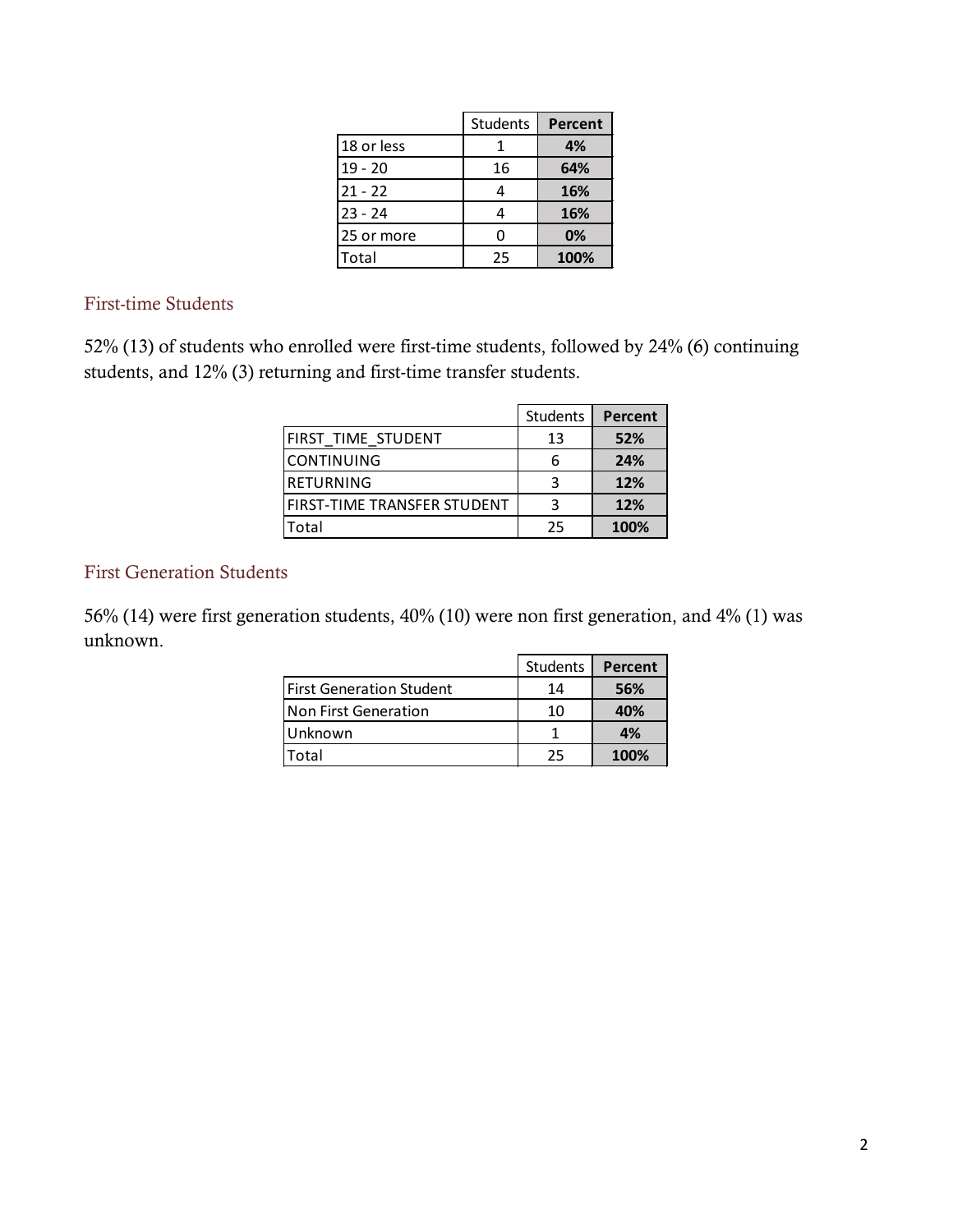#### Course Success

All three courses saw the same student success rates (88%; 22) but differed slightly in non-success and withdraw rates:

- EWRT 211: 12% (3) non-success rate and 0% (0) withdraw rate.
- READ 211: 8% (2) non-success rate, 0% (0) withdraw rate, and 4% (1) did not enroll in the course.
- EWRT 1A: 4% (1) non-success rate and 8% (2) withdraw rate.

| <b>EWRT 211</b> | <b>Students</b> | Percent |
|-----------------|-----------------|---------|
| <b>Success</b>  | 22              | 88%     |
| Non-Success     |                 | 12%     |
| Withdraw        |                 | 0%      |
| Total           | 25              | 100%    |

| <b>READ 211</b>    | <b>Students</b> | Percent |
|--------------------|-----------------|---------|
| <b>Success</b>     | 22              | 88%     |
| <b>Non Success</b> |                 | 8%      |
| Withdraw           | Ω               | 0%      |
| Did Not Enroll     |                 | 4%      |
| Total              | 25              | 100%    |

| <b>EWRT 1A</b> | <b>Students</b> | Percent |
|----------------|-----------------|---------|
| <b>Success</b> | 22              | 88%     |
| Non-Success    |                 | 4%      |
| Withdraw       | $\mathcal{L}$   | 8%      |
| Total          | 25              | 100%    |